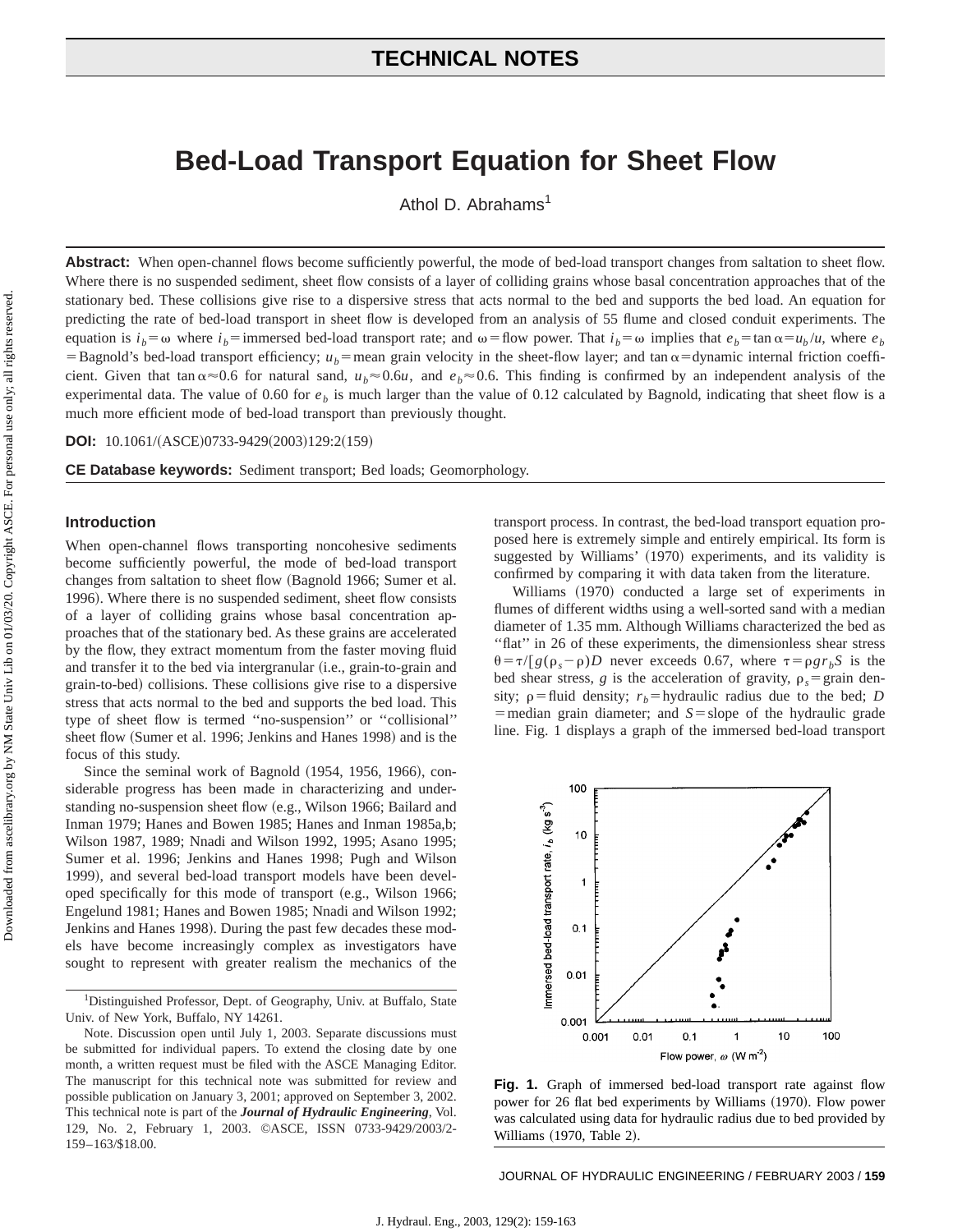Downloaded from ascelibrary.org by NM State Univ Lib on 01/03/20. Copyright ASCE. For personal use only; all rights reserved. Downloaded from ascelibrary.org by NM State Univ Lib on 01/03/20. Copyright ASCE. For personal use only; all rights reserved. rate  $i_b = q_b g(\rho_s - \rho)$  for these 26 experiments against flow power  $\omega = \tau u$ , where  $q_b$ =volumetric bed-load transport rate; and *u*  $=$  mean flow velocity. The plotted points display a curvilinear trend that converges on the relation

$$
i_b = \omega \tag{1}
$$

It is hypothesized on the basis of Fig. 1 that bed-load transport rates in sheet flow on upper regime plane beds conform to Eq.  $(1)$ . This hypothesis is tested by comparing the predictions of Eq.  $(1)$ with measured total-load transport rates (which equal bed-load transport rates) for no-suspension sheet flows reported in the literature.

# **Data**

Published data on rates of bed-load transport in sheet flow are scarce. Consequently, the data employed in this study come from just three sources, namely, Smart (1984), Rickenmann (1991), and Nnadi and Wilson (1992).

Smart (1984) reported data for 40 flume experiments in which well-sorted gravels with median diameters of 4.2 and 10.5 mm were transported over plane beds. Measurements of hydraulic radius and water discharge were corrected for the effects of flume wall drag using the procedure of Einstein  $(1950)$ . Bed slopes  $\beta$ ranged from  $1.7^{\circ}$  (3%) to  $11.3^{\circ}$  (20%). Consequently, they were sufficiently steep for the downslope component of gravity to contribute significantly to bed shear stress and, hence, to bed-load transport. The downslope component of gravity was incorporated into the slope variable *S* by dividing  $\sin \beta$ —the conventional slope variable—by the factor  $sin(\phi_r - \beta)/ sin \phi_r$  (Schoklitsch 1914; see van Rijn 1993, pp. 4.11 and 7.29), where  $\phi_r$  is the residual angle of repose for the grains in transport, which is herein assumed to be  $32^{\circ}$  (63%).

Rickenmann (1991) performed a similar set of 50 flume experiments in which the transport rate of bed sediments with a mean diameter of 10 mm was measured in flows containing suspended clay with concentrations up to 0.17 and densities ranging from 998 to  $1,286 \text{ kg} \cdot \text{m}^{-3}$ . Measurements of hydraulic radius and discharge were corrected for wall drag in the same manner as used by Smart (see above). Because bed slope varied between 4°  $(7\%)$  and  $11.3^\circ$  (20%), it was necessary to incorporate the downslope component of gravity into *S*. Again,  $\phi_r$  is assumed to be 32°  $(63\%).$ 

To preserve a plane bed at high shear stresses when antidunes would normally have formed under a free-surface flow, Nnadi and Wilson (1992) conducted 105 experiments in a closed conduit. Hydraulic gradients were created by pressure differences while the test section in the conduit remained horizontal. Consequently, although hydraulic gradients reached  $11.6^{\circ}$  (21%), there was no need to correct *S* for the effect of the downslope component of gravity. However, it was necessary to correct the hydraulic radius for wall drag, and this was done by the method developed by Wilson (1965). Experiments were performed on sand ( $\rho_s/\rho$ = 2.67), Bakelite ( $\rho_s / \rho$ = 1.56), and nylon ( $\rho_s / \rho$ = 1.14) grains ranging in size from 0.67 to 3.94 mm.

#### **Test**

Smart, Rickenmann, and Nnadi and Wilson completed 195 experiments. However, most of these experiments are unsuitable for testing Eq. (1) because either sheet flow did not occur or the



**Fig. 2.** Graph of mean value of  $i_t/\omega$  for each  $w/u_*$  class against minimum value of  $w/u_*$  for each class. Graph is based on data from 155 experiments with  $\theta$  > 0.6.

measured transport rate (i.e., the immersed total-load transport rate  $i_t$ ) included suspended solids. To ensure that only experiments with sheet flow and without suspended solids were included in the analysis, all experiments with either  $\theta \le 0.6$  or  $w/u_* \le 0.8$  were discarded, where  $w = (g \Delta D)^{0.5}$  inertial settling velocity;  $u_* = (gr_bS)^{0.5}$  = shear velocity; and  $\Delta = (\rho_s - \rho)/\rho$  $=$  relative grain density.

The selection of  $w/u_* > 0.8$  as the criterion for no suspension is based on Fig. 2, which is a graph of the mean value of  $i_t/\omega$ against the minimum value of  $w/u_*$  in each of the following classes:  $1.2 \ge w/u_* > 1$ ,  $1 \ge w/u_* > 0.8$ ,  $0.8 \ge w/u_* > 0.6$ , 0.6  $\geq w/u_* > 0.4$ ,  $0.4 \geq w/u_* > 0.2$ . The graph shows that, when  $w/u_* > 0.8$ ,  $i_t/\omega$  is close to 1; but when  $w/u_*$  falls below 0.8, the mean value of  $i_t/\omega$  begins to increase. The logical explanation for this increase is that it reflects the onset of suspension. The selection of  $w/u_*$  as the criterion for suspension is consistent with Sumer et al.'s (1996) finding that suspension generally begins in sheet flow when  $0.8 \leq w/u_* \leq 1$ .<br>The value of 0 at which sheet flow.

The value of  $\theta$  at which sheet flow commences has been the subject of considerable debate. Sheet flow is generally associated with upper-regime plane beds, but on many so-called plane beds there are low-amplitude bed forms variously termed washed out dunes and ripples (e.g., Wang and White 1993) or low-relief bed waves (e.g., Bennett et al. 1998). Nnadi and Wilson (1995, 1997) found that these bed forms may persist until  $\theta = 1$ . They therefore argued that  $\theta$ =1 represents the critical value above which upperregime plane beds and sheet flow always exist. Nnadi and Wilson (1995) noted, however, that sheet flow can occur at  $\theta$  values as low as 0.8, and Sumer et al. (1996) observed sheet flow at  $\theta$ values as low as 0.6. Although caution dictates utilizing  $\theta > 1$  as the criterion for sheet flow (to ensure that experiments with lowamplitude bed forms are excluded), Fig. 3 reveals that the data group closely around the  $i<sub>b</sub> = \omega$  relation regardless of whether  $\theta$  $> 0.6$  or  $\theta > 1$  is used as the criterion for inclusion. Given this situation,  $\theta$  > 0.6 was selected as the criterion for sheet flow in order to maximize the sample size and, hence, the range of experimental conditions.

Fifty-five experiments meet the criteria  $\theta > 0.6$  and  $w/u_*$  .  $> 0.8$  for sheet flow with no suspension. The basic data for these experiments are located on the worldwide web at http:// geog.buffalo.edu/geomorphology. These experiments represent a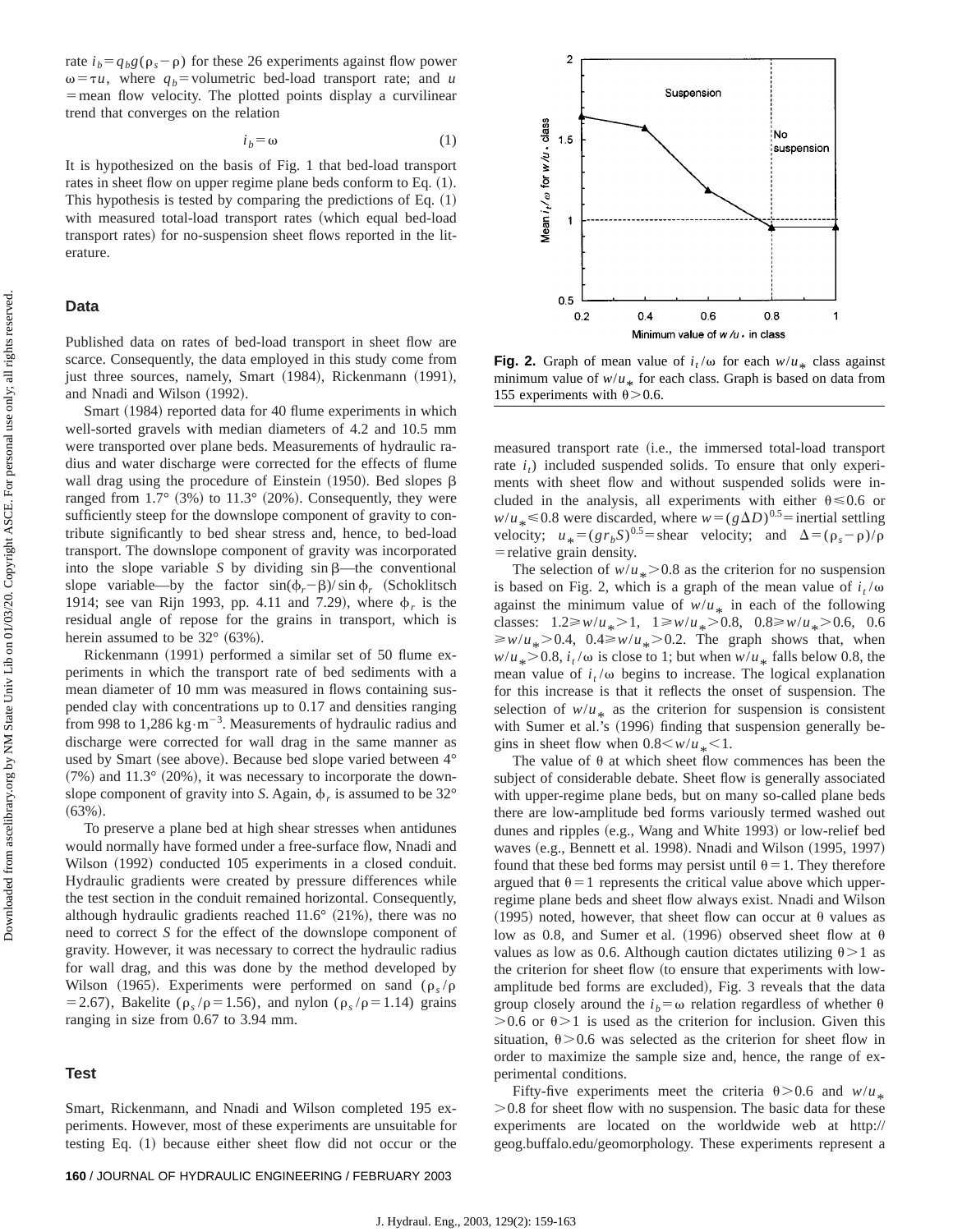

**Fig. 3.** Graph of immersed bed-load transport rate against flow power for experiments with sheet flow ( $\theta$ >0.6) and no suspension  $(w/u_* > 0.8)$ 

diverse mix of experimental methods, grain properties, and flow conditions. The fact that they plot closely around the  $i_b = \omega$  relation in Fig. 3 therefore strongly supports the proposition that bedload transport in sheet flow conforms to this relation.

# **Alternative Forms**

Insofar as Eq.  $(1)$  contains only two variables and no coefficients, it is the ultimate parsimonious bed-load transport equation. The two variables, however, are composites of several elementary variables. Eq.  $(1)$  can be rewritten in terms of these elementary variables by dividing both sides of the equation by  $g(\rho_s - \rho)$ . The result is

$$
q_b = \frac{r_b u S}{\Delta} = \frac{qS}{\Delta} \tag{2}
$$

where  $q =$  discharge per unit width. Values of  $q_b$  predicted by Eq. (2) are graphed against measured values of  $q<sub>b</sub>$  in Fig. 4. Clearly







this equation is a good predictor of the bed-load transport rate in sheet flow.

An intriguing property of Eq. (2) is that it does not contain *D*. This observation highlights an important difference between saltation and sheet flow. In both modes of transport  $q<sub>b</sub>$  is dependent on the thickness of the bed-load layer  $\delta$ . Equations for saltation invariably show  $\delta$  as a linear function of *D* (e.g., Bridge and Bennett 1992, Table 6) because the ability of the lift and drag forces to entrain grains is a function of grain size. By contrast, Wilson (1987) suggested that in sheet flow

$$
\delta = \frac{\tau}{(\rho_s - \rho)gC \tan \alpha} \tag{3}
$$

where  $C$ =mean volumetric concentration of solids in the sheetflow layer. Eq.  $(3)$  indicates that  $\delta$  is linearly dependent on the tangential stress  $\tau$  and independent of *D*. This comes about because the entire bed is moving and the immersed weight of the bedload  $(\rho_s - \rho)gC\delta$  is equal to the dispersive normal stress regardless of grain size.

Eq.  $(1)$  may also be written in the form

$$
\phi = \theta^{1.5} \frac{u}{u_*} \tag{4}
$$

where  $\phi = q_b / [(g \Delta D)^{0.5} D]$  is a dimensionless measure of the bed-load transport rate (Einstein 1950). Eq.  $(4)$  is of interest because a number of equations for predicting the bed-load transport rate in sheet flow (e.g., Wilson 1966; Engelund 1981; Jenkins and Hanes 1998) have the form

$$
\phi = a \theta^{1.5} \tag{5}
$$

where the coefficient *a* symbolizes a constant or a function that varies from one model to another. Inasmuch as Eq.  $(4)$  is algebraically equivalent to Eq.  $(1)$ , it is expected to be a good predictor of  $\phi$ . This is confirmed by Fig. 5, where the data plot symmetrically around the line of perfect agreement.

#### **Bagnold's Model**

The finding that  $i_b = \omega$  has important implications for Bagnold's  $(1966)$  bed-load transport model as it applies to sheet flow. Bagnold deduced from simple physical principles a quantitative model relating the rate of bed-load transport to the flow properties

# JOURNAL OF HYDRAULIC ENGINEERING / FEBRUARY 2003 / **161**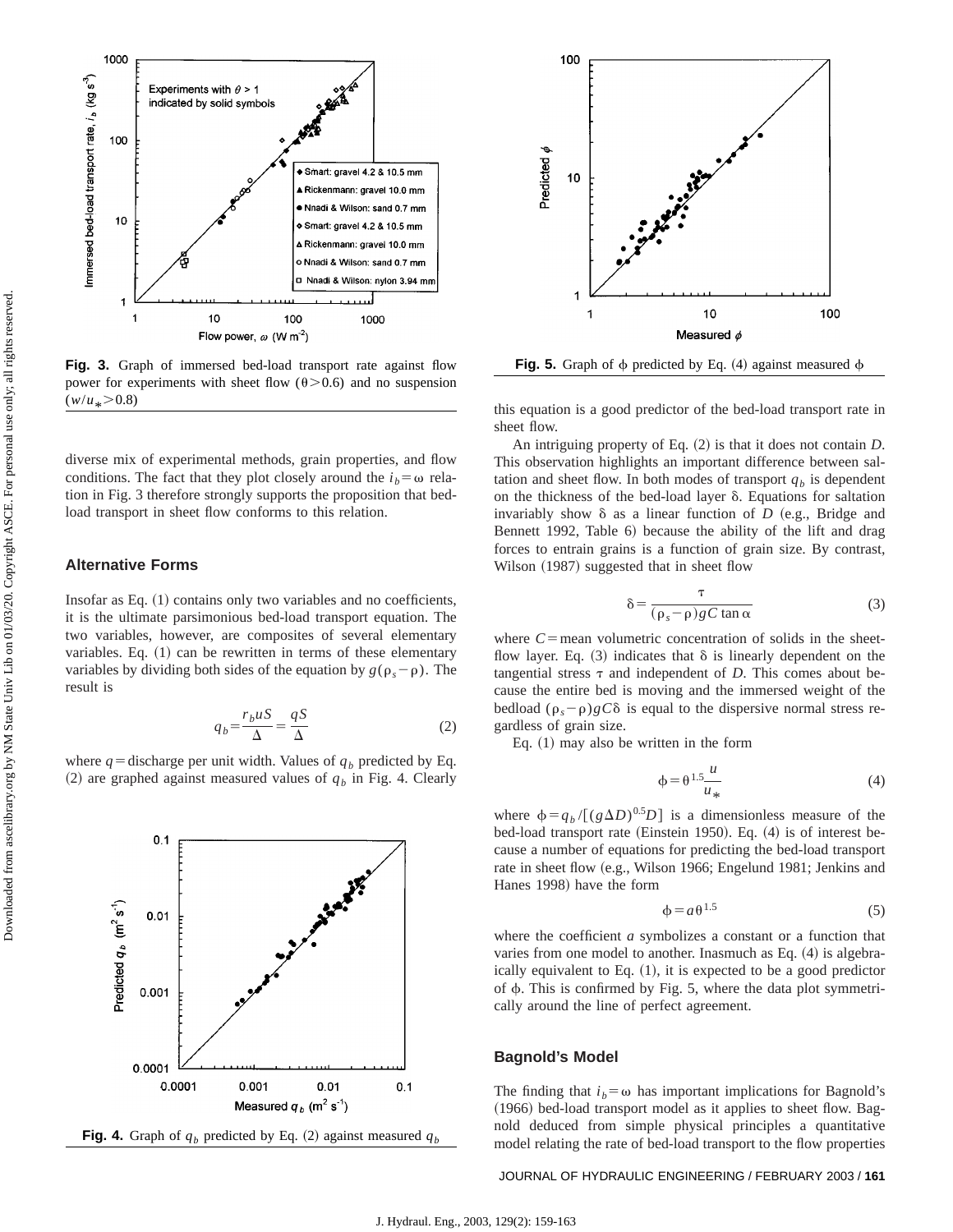of the transporting fluid. This model is based on the principle that a flow transporting bed load is a machine whose performance may be described by the basic energy equation

work rate = available power 
$$
\times
$$
 efficiency

which he represented by

$$
i_b \tan \alpha = \omega \times \frac{u_b}{u} \tag{6}
$$

where tan  $\alpha$ =dynamic coefficient of internal friction; and  $u_b$  $=$  mean grain velocity. Eq.  $(6)$  may be rewritten as

$$
i_b = \frac{e_b \omega}{\tan \alpha} \tag{7}
$$

where  $e_b = u_b / u$  is the efficiency of the flow transporting the bed load. Eq. (7) is Bagnold's (1966) basic bed-load transport equation. The connection between this equation and Eq.  $(1)$  is now apparent: if  $i_b = \omega$ , Eq. (7) implies that

$$
e_b = \tan \alpha = \frac{u_b}{u} \tag{8}
$$

All three terms in Eq.  $(8)$  are important parameters in Bagnold's bed-load transport equation, but none is easy to measure. Of the three parameters, perhaps most effort has been devoted to evaluating tan  $\alpha$ . Nevertheless, it is difficult to estimate tan  $\alpha$  for the gravel and nylon grains in the present data set. However, there seems to be a consensus that under inertial conditions, such as occur in sheet flow, tan  $\alpha \approx 0.60$  for natural sand (e.g., Bagnold 1973; Allen and Leeder 1980; Hanes and Bowen 1985; Hanes and Inman 1985a,b; Bridge and Bennett 1992). Given this value for tan  $\alpha$ , it follows from Eq. (8) that  $u_b/u = e_b \approx 0.6$ . Independent support for this value for  $u_b/u = e_b$  is provided by the following analysis.

Pugh and Wilson (1999) found that, at the top of the sheetflow layer, flow velocity

$$
u_{\delta} \approx 9.4u_{*} \tag{9}
$$

and the velocity profiles in this layer are approximately linear with slopes close to 0.6. From the latter finding it can be shown that

$$
u'/u_{\delta} \approx 0.7 \tag{10}
$$

where  $u'$ =mean flow velocity in the sheet-flow layer. Substituting Eq.  $(9)$  into Eq.  $(10)$  and assuming slip velocities are negligible, one obtains

$$
u_b \approx u' \approx 6.58u_*\tag{11}
$$

In rough turbulent flow with no side-wall drag (Keulegan 1938, p. 717)

$$
\frac{u}{u_*} = 5.75 \log \left( \frac{11r_b}{k_s} \right) \tag{12}
$$

where  $k<sub>s</sub>$ = equivalent sand roughness, which in sheet flow is given by  $k_s \approx \delta/3$  (Pugh and Wilson 1999). Combining Eqs. (11) and  $(12)$  produces

$$
\frac{u_b}{u} = \frac{u_b}{u_*} \frac{u_*}{u} = \frac{6.58}{5.75 \log(33r_b/\delta)}
$$
(13)

Assuming  $\Delta$ =1.65, *g*=9.81, tan  $\alpha$ =0.60, and *C*=0.32 (i.e., half the loose-poured bed concentration) (Pugh and Wilson 1999), Eq. (3) is reduced to the simpler expression  $\delta = 0.32u_*^2$ . Substituting this expression into Eq.  $(13)$  yields

### **162** / JOURNAL OF HYDRAULIC ENGINEERING / FEBRUARY 2003

$$
\frac{u_b}{u} = \frac{1.14}{\log(10.6/S)}\tag{14}
$$

Values of  $u_b/u$  calculated using Eq. (14) for the 55 sheet-flow experiments range from 0.39 to 0.73 and have a mean and standard deviation of 0.61 and 0.24, respectively. This result corroborates the earlier finding that  $e_b = u_b / u \approx 0.60$ .

In conclusion, the foregoing discussion and analysis leave little doubt that  $e_b \approx 0.60$ . This value for  $e_b$  is much larger than the value of  $0.12$  calculated by Bagnold  $(1966)$ , indicating that sheet flow is a much more efficient mode of transport than previously thought.

#### **Acknowledgments**

This research was supported by the Jornada Long-Term Ecological Research (LTER) program of the National Science Foundation. My thanks to Peng Gao for many stimulating conversations and to Kenneth C. Wilson for helpful comments on the manuscript.

# **Notation**

*The following symbols are used in this paper:*

- $a =$  coefficient;
- $C =$  mean volumetric concentration of solids in sheet-flow layer;
- $D =$  median grain diameter;
- $e_b$  = bed-load transport efficiency;
- $g =$  acceleration of gravity;
- $i<sub>b</sub>$  = immersed bed-load transport rate;
- $i_t$  = immersed total-load transport rate;
- $k<sub>s</sub>$  = equivalent sand roughness;
- $q =$  discharge per unit width;
- $q_b$  = volumetric bed-load transport rate;
- $r_b$  = hydraulic radius due to bed;
- $S =$  slope of hydraulic grade line;
- $u =$  mean flow velocity;
- $u_b$  = mean grain velocity in sheet-flow layer;
- $u_{\delta}$  = flow velocity at top of sheet-flow layer;
- $u'$  = mean flow velocity in sheet-flow layer;
- $u_*$  = shear velocity;
- $w =$  settling velocity;
- $\alpha$  = dynamic internal friction angle;
- $\beta$  = bed slope;
- $\Delta$  = relative grain density;
- $\delta$  = thickness of sheet-flow layer;
- $\theta$  = dimensionless shear stress;
- $\rho$  = fluid density;
- $\rho_s$  = grain density;
- $\tau$  = shear stress on bed;
- $\phi$  = dimensionless bed-load transport rate;
- $\phi_r$  = residual angle of repose; and

 $\omega =$  flow power.

#### **References**

Allen, J. R. L., and Leeder, M. R. (1980). "Criteria for the instability of upper-stage plane beds.'' *Sedimentology,* 27, 209–217.

Asano, T. (1995). "Sediment transport under sheet-flow conditions." *J.* Waterw., Port, Coastal, Ocean Eng., 121(5), 239–246.